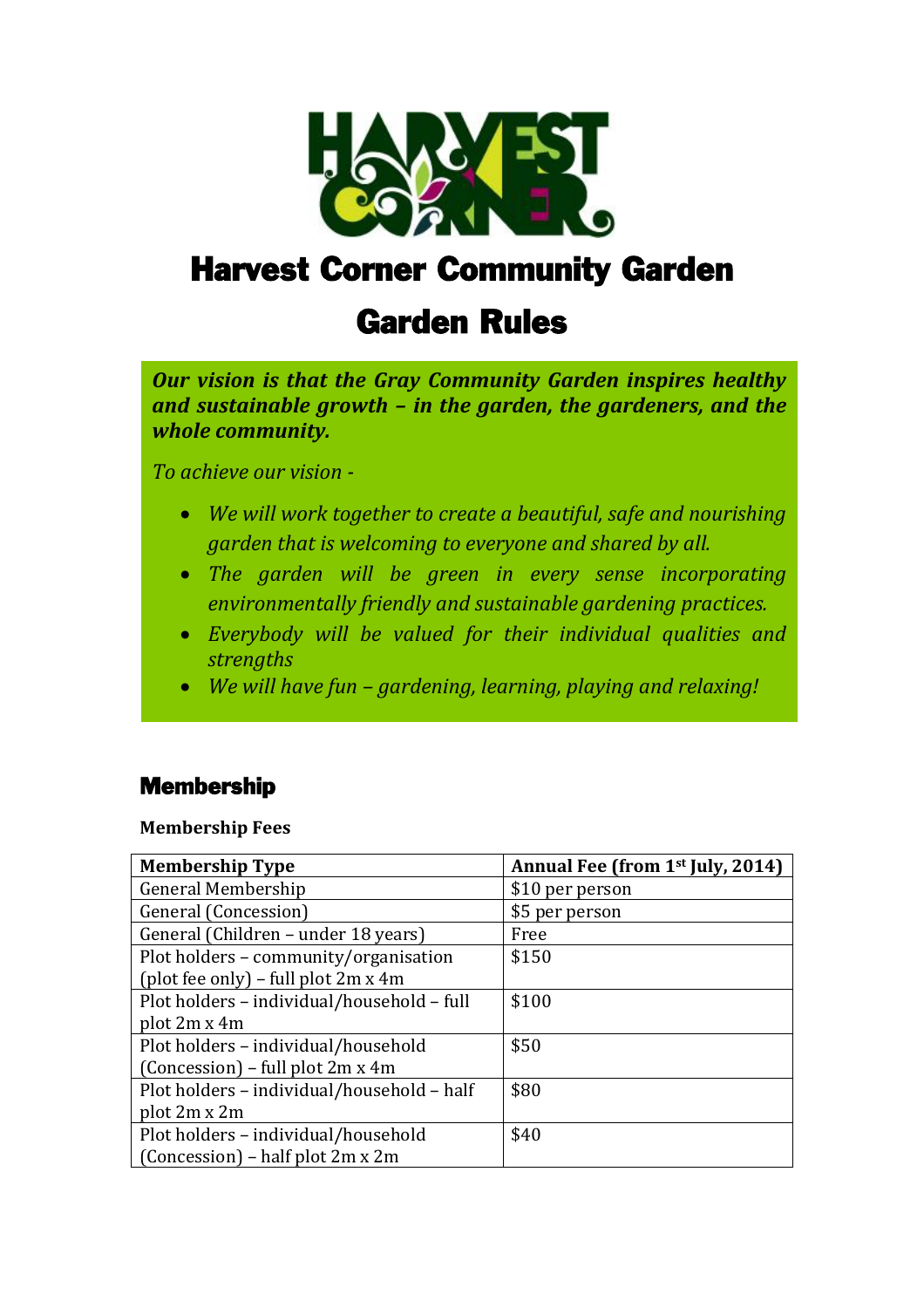Only one plot is available per household. Each household must apply each year for a plot but returning members will be given first preference and permitted to keep the same plot if they wish.

Plots cannot be sub-let.

Members must be a resident of Palmerston when they join the garden and community groups must be providing a service delivered in Palmerston to be eligible for a plot.

Members must be over the age of 16 to be eligible for a plot.

Membership fees are non-refundable. If a member becomes unfinancial then their plot will be forfeited.

Members are required to attend 50% of working bees scheduled for general maintenance of the communal areas. If participation is less than 50% then an invitation to renew their plot and membership may not be issued.

Any member not complying with the rules stated here will be requested to take action to amend the problem. Failure to rectify the problem within 30 days may lead to the Committee issuing a letter advising that the plot/membership has been forfeited. Members who receive 3 written warnings per annum will have their plot/membership automatically forfeited at the discretion of the committee.

Members are expected to wear appropriate clothing, footwear and sun protection at all times whilst in the garden. Correct safety procedures should be followed when using tools and members should ensure the safety of children and others always be of the highest priority whilst they are working.

#### Access

Members have access to the garden from 6am to 8pm daily.

Vehicles are only permitted on the internal "road" to deliver or collect large or heavy objects and must be reparked outside the gates as soon as possible. Vehicles are not permitted on areas other than the road surface.

The garden and storage areas are kept locked to protect plants and equipment from damage by vandalism or theft. It is every members responsibility to ensure that the shed and gates are locked when they are the last person to depart the garden. The garden has a number of coded padlocks on the access gates and storage areas. Members will be advised of the code when their fees are paid. Members are not to pass the codes on to non-members. Exceptions can be made for people tending a plot whilst a person is away. If you provide the codes to outside people you are responsible for ensuring they abide by these rules and any breach is your responsibility.

#### Plots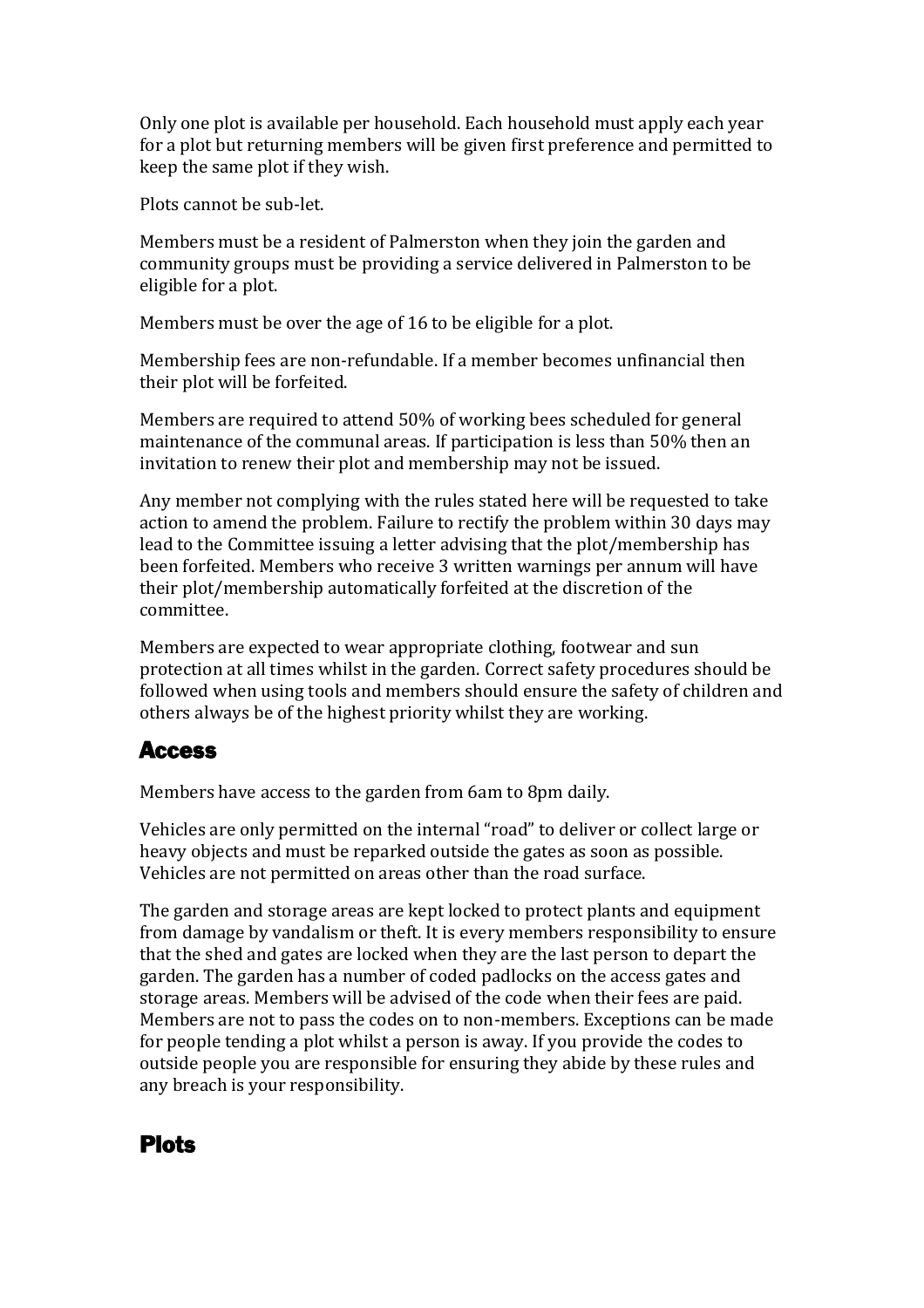The garden plot must be utilised for the purposes of growing vegetables, fruit (as approved by the committee), herbs and flowers only. There is a 2m height restriction and plot holders are encouraged to plant on a north-south axis so as to avoid overshadowing of adjoining plots. All frames must be sited where they do not shade neighbouring plots.

Trellises or other structures for growing produce are permitted as long as they comply with these rules.

Prohibited plants as decreed by law must not be grown.

If plot holders are unable to maintain their plot due to illness or absence on holidays they must inform the committee. Plot holders can arrange for nonmembers to tend their plot in their absence but it is best to ask a fellow member to tend your plot if possible.

If there is no evidence of activity at your plot for longer than 3 months then your plot will be reassigned.

Members are responsible for the care and maintenance of their own plot and should ensure that their plot is kept free of rubbish and any items that may obstruct surrounding pathways.

It is recommended that you visit your plot at least once each week.

If your plot is overgrown with weeds you will receive a written warning.

If you decide not to use your plot please contact the committee so it may be reassigned to someone on the waiting list. There will be no refunds on plot fees paid.

Biodegradable mulch such as compost, leaves, straw and hay are encouraged. Non-biodegradable/non-organic mulch such as carpet is prohibited.

Members must ensure that their plants are contained within their own plots.

Members are responsible for the care of ½ the pathway between themselves and their neighbour.

Do not pick from your neighbours plot even if you think it has been neglected. Please respect other peoples plots.

The garden is not available for commercial use.

No fencing around a plot is permitted however borders such as flowers, sleepers or rocks are acceptable.

Members are not permitted to build permanent structures on garden plots or on vacant areas of the garden or to use the garden to store building or other materials.

Gardeners are responsible for the ongoing improvement of the soil in their plot through the addition of compost, green manure crops, animal manures and mulch. Soil must not be removed from the garden plots.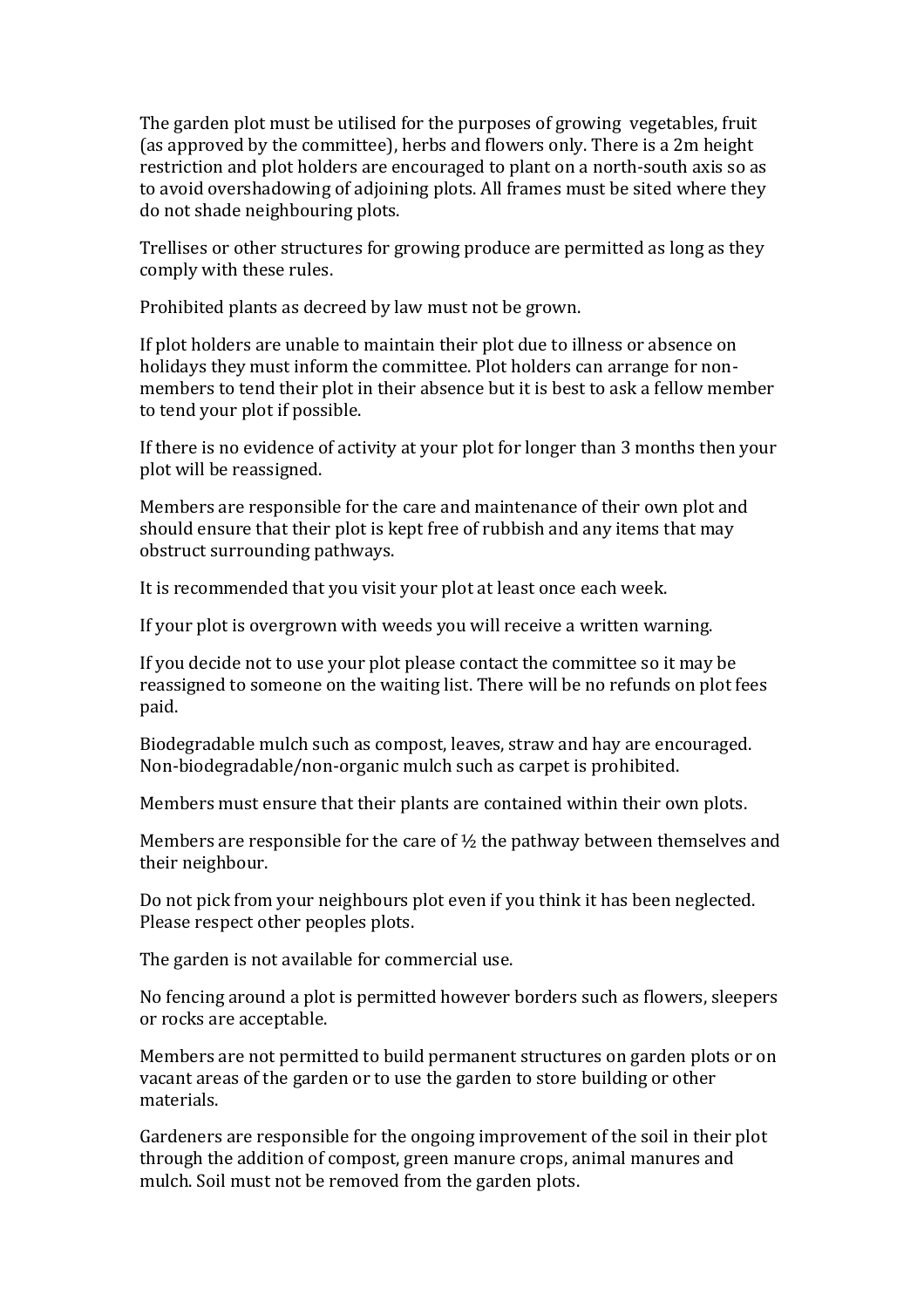Trees, vines and large shrubs are not permitted for planting in plots but will be allowed in the communal areas of the garden at the discretion of the committee after consultation with members.

The whole garden is fully irrigated. If you have plants requiring more specific/regular watering methods there are watering cans provided to accommodate this. However, members are requested to consider a modest use of water at all times and to avoid overwatering as well as watering over other plots.

### Tools

Members should provide their own tools however some larger tools and equipment such as watering cans have been provided for communal use and are to be stored in the shed. A lawnmower and edge trimmer are also supplied. Communal tools are exclusively for use in the garden and cannot be borrowed or taken home by members.

When using communal equipment please return it to the storage area and clean it if needed.

Members should report to the committee if garden equipment is missing or broken or if they notice any other maintenance that may be required eg. Leaking taps.

#### **Waste**

Plant refuse piles are set up for weeds and diseased plants. Please use these designated areas.

Kitchen scraps (excluding meat) should be placed in the approved communal compost heaps. Members may bring any compostable materials from home to add to the heaps if they wish. All other waste is to be taken home with you.

Prunings/cuttings and other plant matter should be chopped up or broken up into small pieces and placed only in the approved communal compost heaps.

Recycle and standard waste bins are located outside the community hall for shared use between the garden and the hall. The bins may be wheeled into the garden if required but must be relocated to the front of the hall after use.

#### **Chemicals**

Chemical based weedicides/herbicides/pesticides are banned. Companion planting and natural pest management is encouraged as alternative approaches.

Biological and organic control of weeds, pests and diseases is encouraged and the garden will promote information relating to such methods.

No treated wood should be used anywhere in the garden.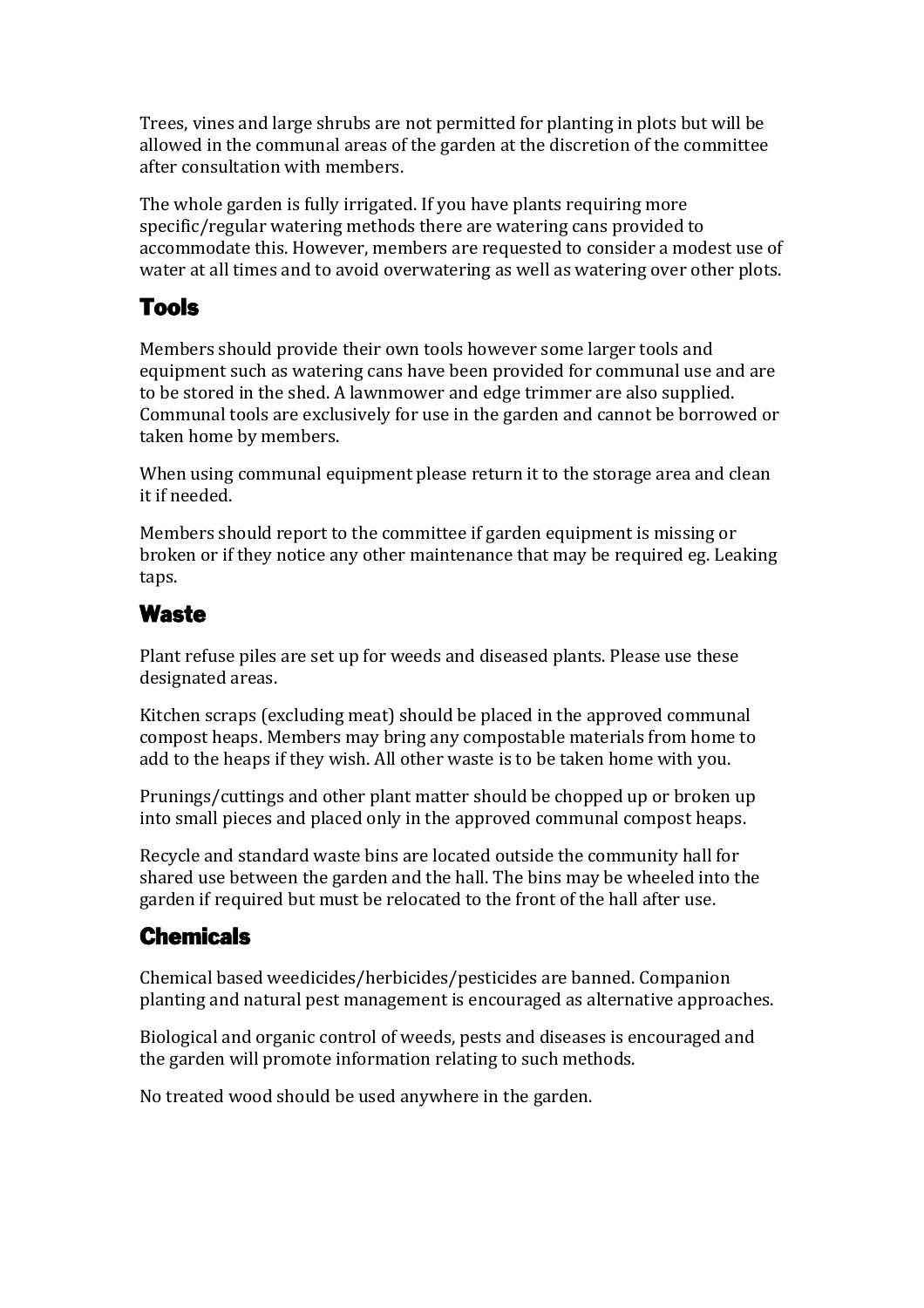# Children

Children are always welcome in the garden but must be under adult supervision for their safety.

The garden is a place to encourage your children to respect others plots and the communal areas of the garden.

Always keep gates closed when working in the garden so that children cannot wander out onto the road.

#### Pets

Dogs/pets other than access dogs are not allowed in the garden because their waste can be a health hazard and their digging can cause damage to other peoples' plots.

### **Smoking**

Smoking is not permitted anywhere in the garden.

### Alcohol and drugs

The responsible consumption of alcohol is only permitted in the garden when a permit has been obtained from the Palmerston Police Station. The committee will apply for a permit for all working bees. If members would like to arrange a permit for any other time they need to contact the committee. Sharing a cold drink after working in the garden is something that members may enjoy socially together at these times but intoxication and unruly behaviour will not be tolerated in any way and will result in a warning from the committee. Repeat offenders will have their membership revoked.

Drugs of any kind will not be tolerated in this garden. Members who flout this rule will have their membership revoked immediately.

## Council Property

The permanent structures within the garden – the shed, shade structure and footpaths/driveway – remain the property of COP and any alterations or additions will need approval from COP in the first instance.

## **Toilets**

A key to access the internal toilets in the hall is kept in a coded lock box inside the shed. The code will be changed for security from time to time and members will be notified.

Please respect other people who are using the hall when you have to use the toilet facilities and also try to keep down the noise when close to the verandahs if there are people inside.